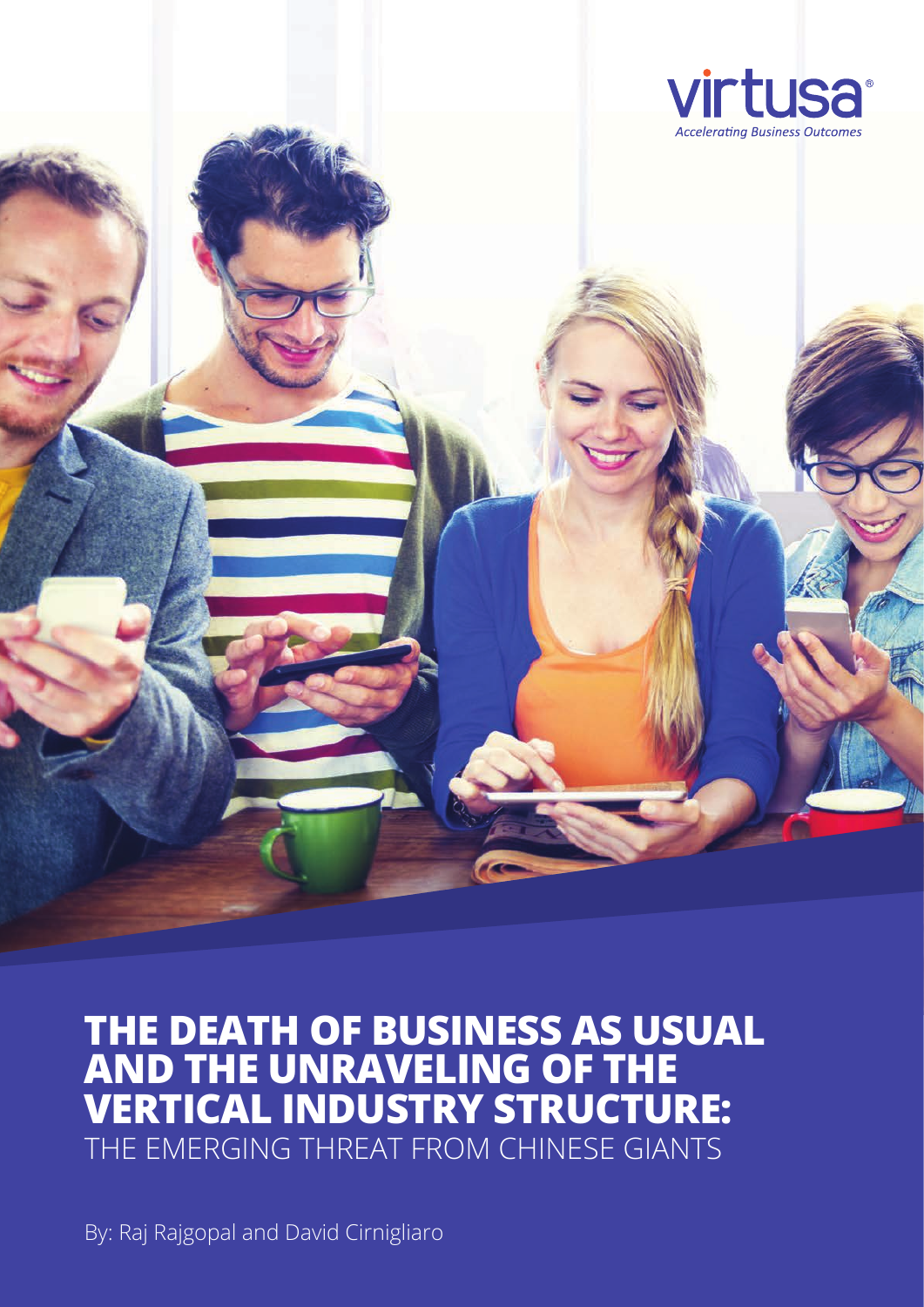*Over several decades, western companies have relinquished manufacturing capabilities to low cost, mass production facilities in the far east. Today, the Chinese juggernaut is poised to take control of the services industries as well, through a carefully planned, well-crafted strategy of owning the consumer mindshare. Companies that do not wake up to this impending threat and act, are destined to be the dinosaurs of tomorrow.*

## **EXECUTIVE SUMMARY**

A tsunami of industry disruption is on the horizon and most western companies have yet to wake up to the threat. This highly disruptive revolution, while starting in Asia, will soon impact Western economies forcing service companies out of their vertical industry orientation and into horizontal, experience-oriented business models.

Traditionally, companies bundle similar products and services within well-established industry verticals. Whether it is a bank, insurer, healthcare provider, retailer, telecommunications provider or media company, you will find them offering similar services across individuals, small enterprises and large enterprise customers. The fact that the service provider such as a bank, serves a large enterprise is of little value to the individual who needs banking services. Nimbler, experience-oriented service providers are turning this business model, which has dominated the past 100 years of economic expansion, on its head. These new competitors, instead of building within one industry, are selecting and stringing together a series of products and services from a range of adjacent industries that enable them to own and monetize all facets of a consumer's life.



Two Chinese service providers, Alibaba and Tencent, are specifically leading the charge. Instead of creating offerings and expecting Millennial consumers to seek them out, these firms seek to understand Millennial lifestyles and behavior and provide services that effortlessly fit into their lives. Meeting Millennials where they live and providing services conveniently at the point of need, regardless of industry or product, allows them to monetize every possible interaction, and create a digital stickiness that is markedly different from traditional brand loyalty. This has fueled their success and has resulted in Tencent & Alibaba dominating markets as varied as banking, gaming, social, search and retail. As the opportunity for growth slows within China, these firms have begun to look overseas for expansion.

Based on the success of Tencent and Alibaba, a few Indian giants are following a similar playbook. Given the potential for large US tech. giants to adopt this Millennial lifestyle enablement approach, we believe this shift toward horizontal, cross-industry, experience-oriented service is secular and will become the dominant business model globally. This will especially be true in the retail and small enterprise sectors within traditional services industries. This changing industry dynamic will force incumbent market leaders to reevaluate their strategies and competencies. Several of these strategies are headlined in this paper.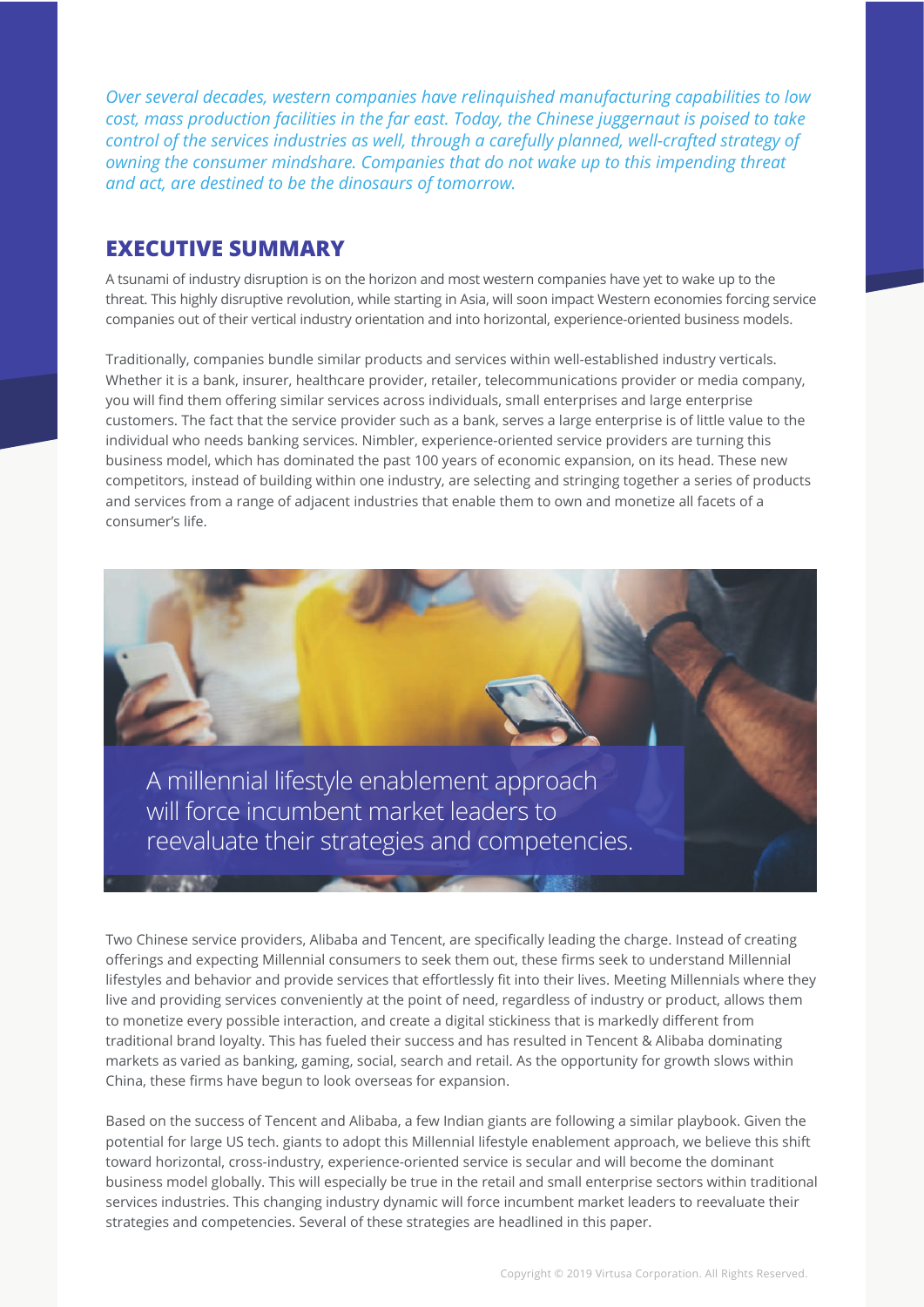## Upending the industry structure

In Western economies, the service industry consists primarily of vertically built companies. We are used to the concept of specialist businesses that have grouped similar capabilities together to get economies of scale. We, as consumers, have been trained to have relationships with these specialist companies. We have banks to meet our banking needs, insurance companies to meet our insurance needs, retailers to meet our shopping needs, etc. While these companies occasionally stray into each other's markets, for the most, they tend to stick to their core. A bank, for example, might look to provide their customers with a world class banking experience in Payments or Lending. This banking centric view, where businesses view the world through a banking lens, has led to historic success for many financial institutions. It is also at the heart of why they are now at risk of being disrupted. The new players see Payments or Lending as a means to achieving a commerce transaction. They don't focus on providing the best payments product, but rather on being the most convenient service or on offering the features most valued by Millennials. It also means they may be providing this payments product alongside a chat service, a search engine and an ecommerce site. A financial institution on the other hand will often be bundling their product with other banking products such as a checking account and may even hesitate to include social aspects of payments much valued by Millennials.

Alibaba and Tencent are at the forefront of upending this way of thinking. Leveraging the fact that Millennials have shown less loyalty to brands than previous generations, Alibaba and Tencent have taught customers not to worry about who's providing the service, but rather how and when the service is being offered. Why not let a messaging platform provide you payment capabilities if it's easy and accessible? By reframing the discussion they've taken away the specialist businesses brand advantage.

To a large extent, these Chinese titans have put a new spin on a traditional Asian business model, the Japanese Keiretsu and the Korean Chaebol, being the most famous, and adapted this for the digital world. In the process they have achieved staggering financial returns in a very short span of time at the expense of incumbents (Exhibit 1).



#### **Market Cap Growth: Alibaba, Tencent vs. Major Chinese Bank**

*Exhibit 1*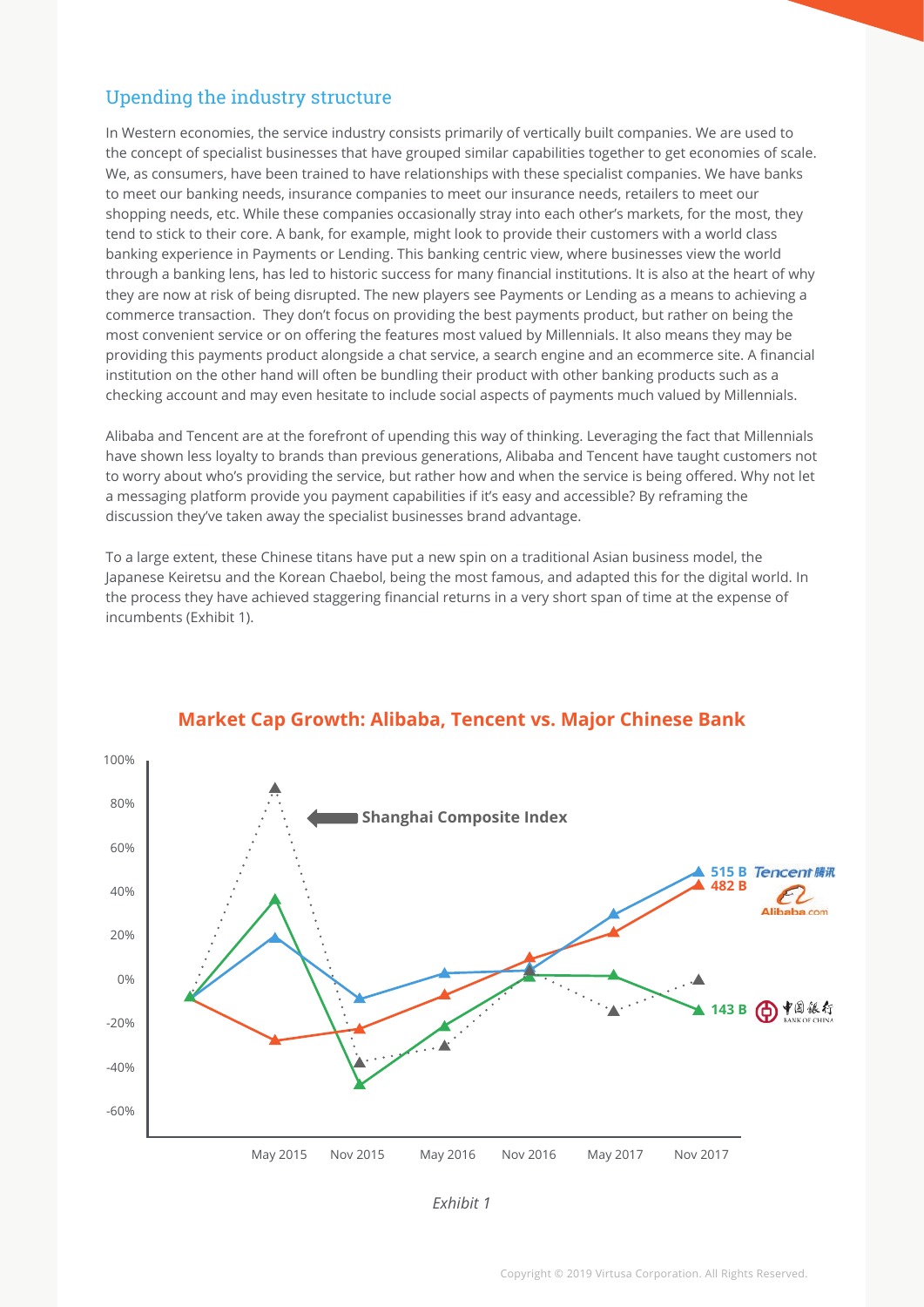# They're nimble and can launch new businesses quickly

One way in which Alibaba and Tencent are different than their forbearers is the speed at which they enter new markets. Whereas it took Samsung decades to develop its portfolio, Alibaba has moved into a variety of industries in a matter of years. They can do this because barriers to entry are lowering dramatically in three synergistic ways:

- 1. Fintechs, Insurtechs and others are creating the disruptive digital technology attractive to Millennials.
- 2. Access to cheap capital enables incumbents to buy the technology they need to provide the service.
- 3. Extreme digital automation drastically reduces the labor required to move into adjacent businesses.

#### They enter adjacent industries based on the customers' lifestyles

Alibaba and Tencent have changed the traditional Asian approach to the horizontal business model by changing the way they select which adjacent industries to enter. Traditionally, different industries within these adjacent businesses complemented one another — the Keiretsu use their banks to finance the activities of their other entities. Alibaba and Tencent flipped this equation. They are not focused on how the industries synergize with each other, but rather how they help their customers meet a need. In addition, rather than launch the new business as a standalone entity, they combine them in a simple, intuitive, integrated model that embeds the firm in the customer's day-to-day activities and services over 80% of their daily online needs. Exhibit 2 below illustrates how a horizontal experience-oriented service provider is able to find monetization opportunities throughout a consumer's day.



*Exhibit 2*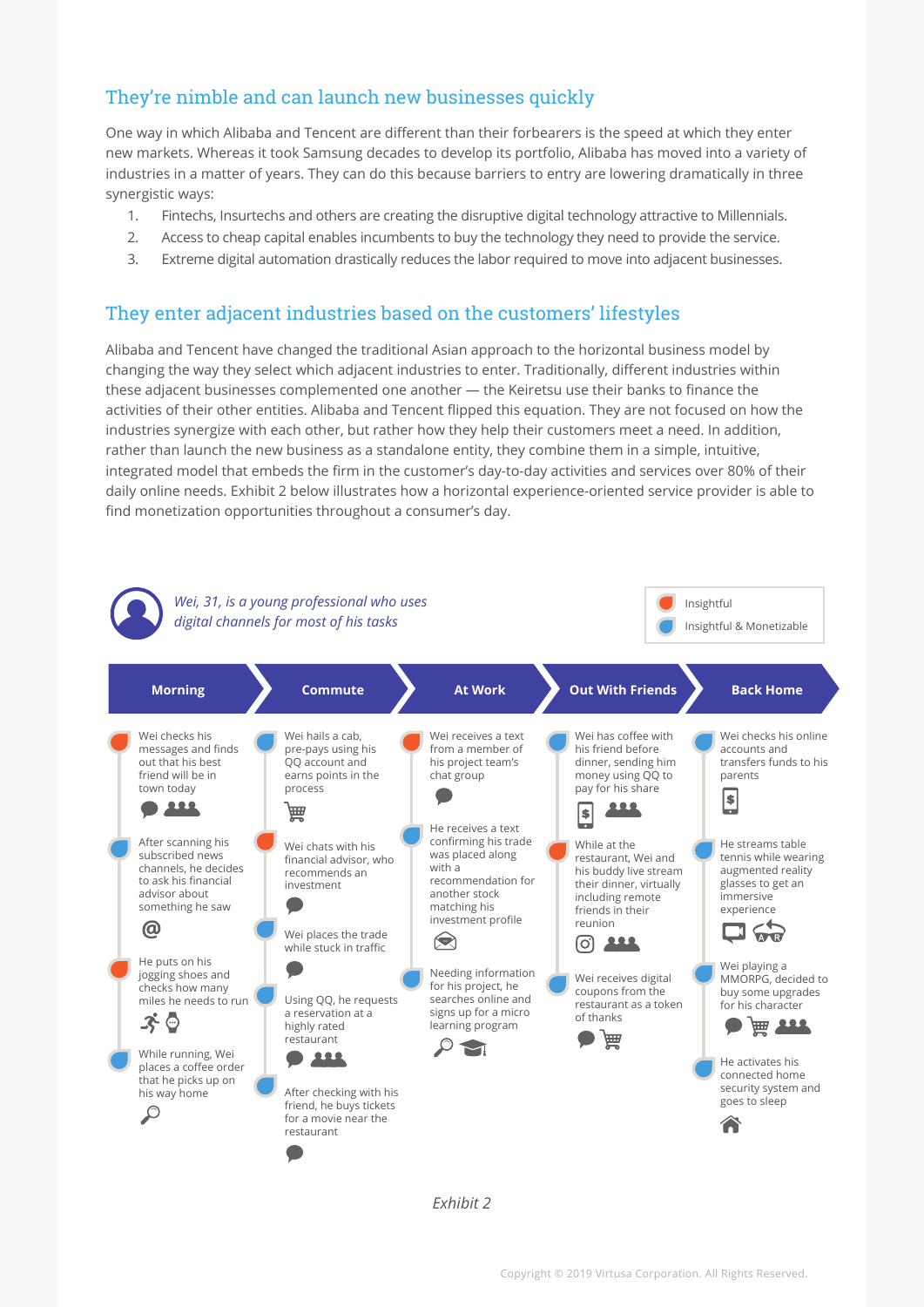## Masters at understanding their customers' digital persona and facilitating their daily lives

These companies initially built strong customer bases through digital businesses like social, search, chat, content and ecommerce which are at the core of defining a person's digital persona. Based on the insight mined from the digital personas, these companies are now systematically monetizing a wide range of activities that would have traditionally been seen as outside of their industry vertical. They have realized that their core competency is not the ability to deliver a specific product, but rather the ability to rapidly identify and launch businesses that fit seamlessly into their customer's lifestyle. This creates a network effect as more people join for one service and start using adjacent services while bringing their friends on to the platform.

Rapidly identify and launch businesses that fit seamlessly into their customer's lifestyle.



## Global ambitions

While Alibaba and Tencent may be leading the horizontal business model revolution, they are not alone. Other Asian firms, such as Reliance and PayTM in India, are adopting similar models. These companies, have fully embraced this new competency model, and are beginning to build out large customer bases with the intent of providing multiple adjacent services. Alibaba and its affiliates are rapidly expanding throughout Asia and are beginning to enter the U.S. market. Alibaba for example has already acquired or invested in multiple US entities replicating their playbook across four core components of the digital persona (Exhibit 3).

## **Alibaba & Ant Financial US Investments**<sup>1</sup>

*The aggressive expansion strategies being deployed by the Chinese payment leaders will require financial institutions to develop a strategic response*





Within the U.S., tech. giants like Facebook, Google, Amazon, Apple and Paypal have yet to adopt this consumer lifestyle centric approach with the speed and laser sharp focus exhibited by their Asian peers. While these companies are well positioned to remain on top in the new industry landscape by copying the Chinese at their own game, they need to move rapidly to retain their advantage.